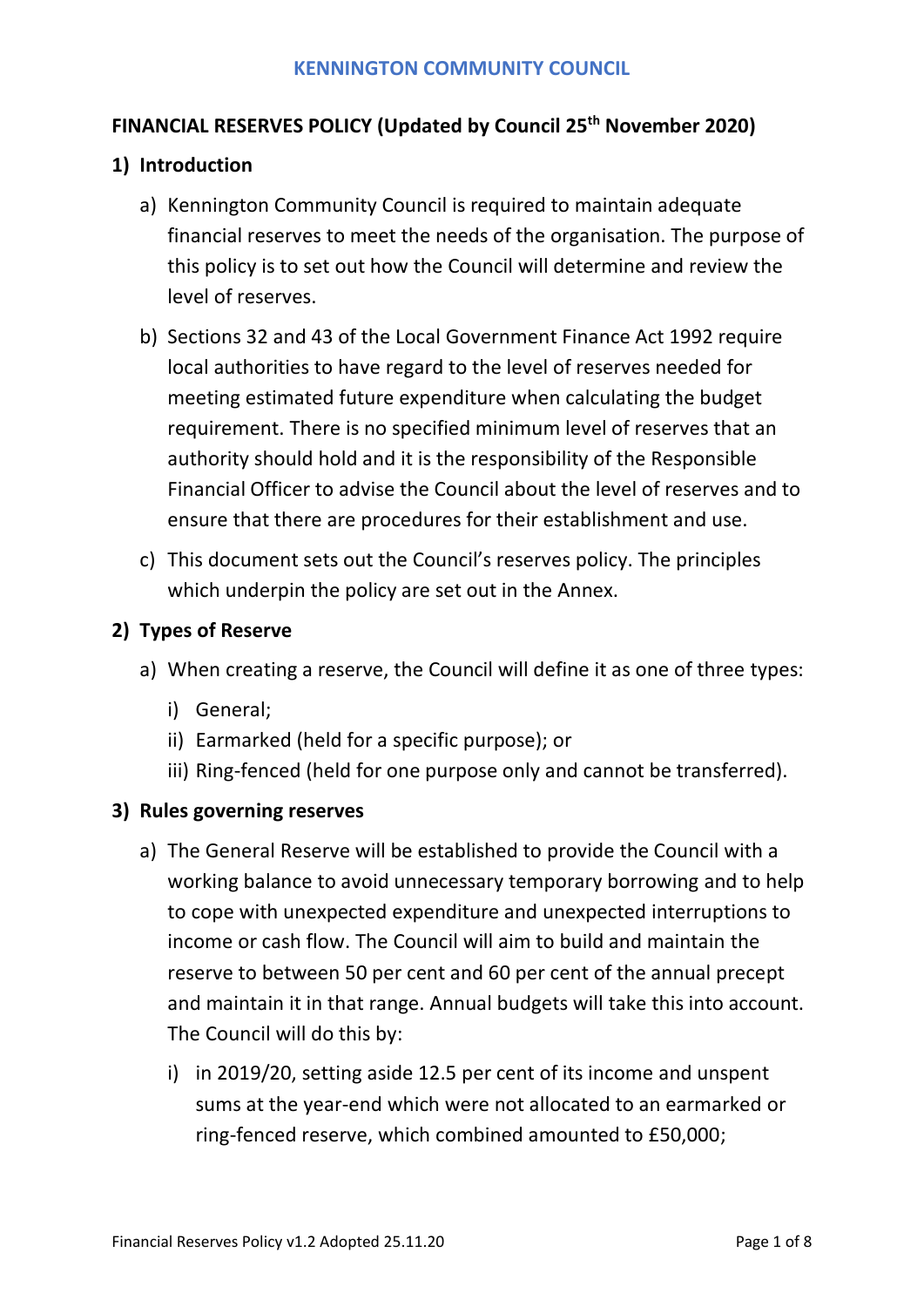ii) in 2020/2021 and subsequent years, setting aside 10 per cent of any increase in its annual precept and unspent sums at the year-end which have not been allocated to an earmarked or ring-fenced reserve until such times as the Reserve is within the target range.

If the General Reserve becomes depleted below the target range, the fund will be built up in subsequent years (primarily through an allocation from the annual budget) to the agreed minimum balance. In a year in which the annual precept is reduced, Council will consider whether there should be any consequent adjustment to the General Reserve.

- b) An Earmarked Reserve may be established by a simple majority of Council, including as part of the act of approving the budget or the accounts, and will be designed to meet known or predicted requirements, including projects; earmarked reserves may also be established for statutory reasons. The setting aside of funds over a period of time to meet known future expenditure permits the Council to spread costs over several years. The Council, when establishing an earmarked reserve, will set out the purpose of the reserve and how and when it can be used. The Financial and General Purposes Committee will review all Earmarked Reserves annually on the advice of the Responsible Officer and recommend to Council any necessary action, which will require a simple majority in Council to be approved.
- c) A Ring-fenced Reserve will be established where a grant has been received from a third party for a specific project at the time when it is received. The Council, when establishing a ring-fenced reserve, will set out the purpose of the reserve and how and when it can be used. Any proposal to spend a Ring-fenced Reserve for something other than its designated purpose will require a motion in Council approved by at least 60 per cent of Councillors present and voting; such a proposal may only be tabled after confirmation from the Responsible Officer that he/she has consulted the third party from which the grant originated and been assured in writing that the proposal is within the rules of that organisation. It may be returned to the originator at their request if conditions for spending it cannot be met and the expenditure has not already been committed.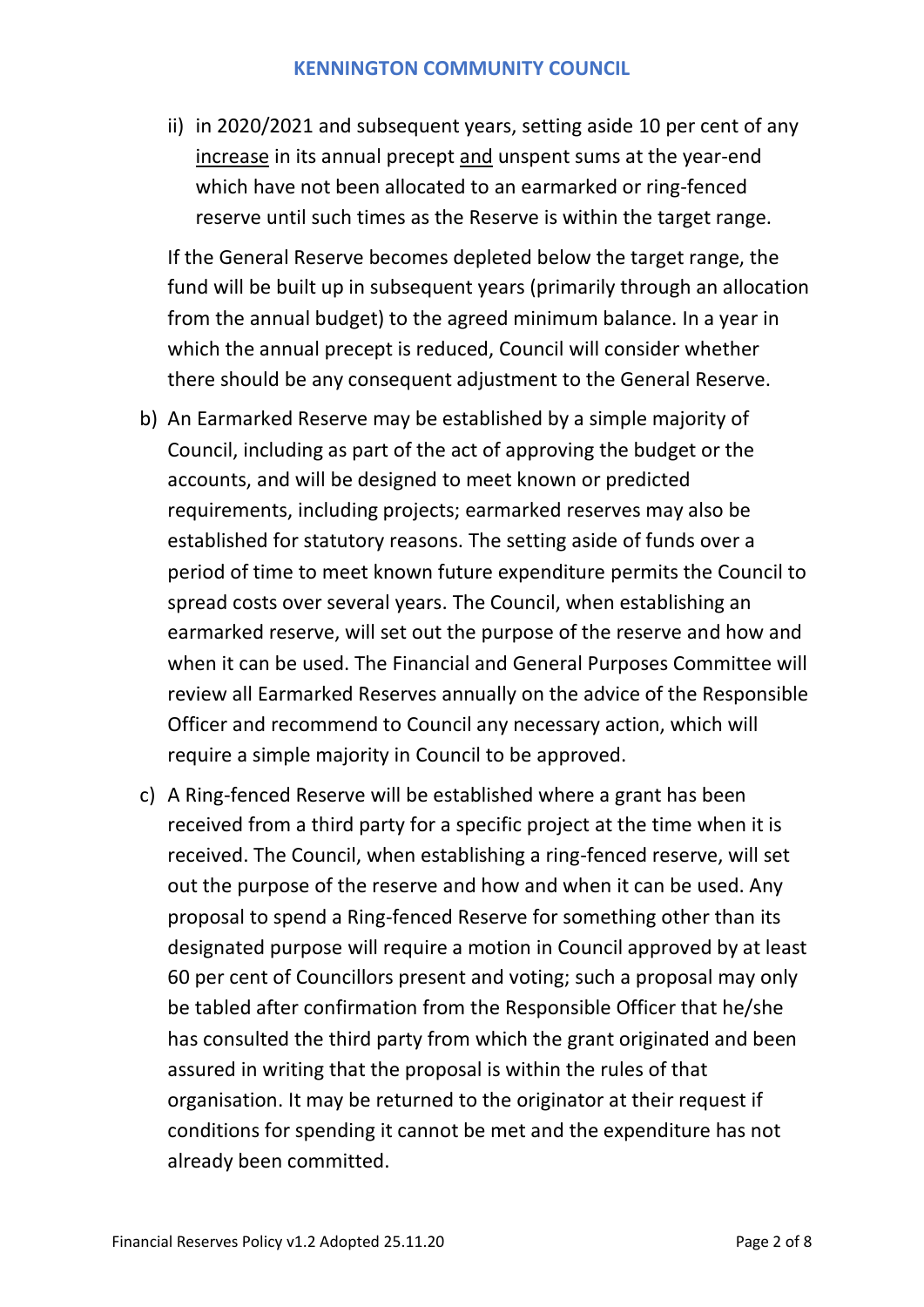# **4) Reserves and contingencies**

Council may make provision in budgets for specific contingencies. In such cases, it will not hold reserves to meet those contingencies. Conversely, if Council ear-marks a reserve to meet a contingency, it will not also allocate a contingency in the budget.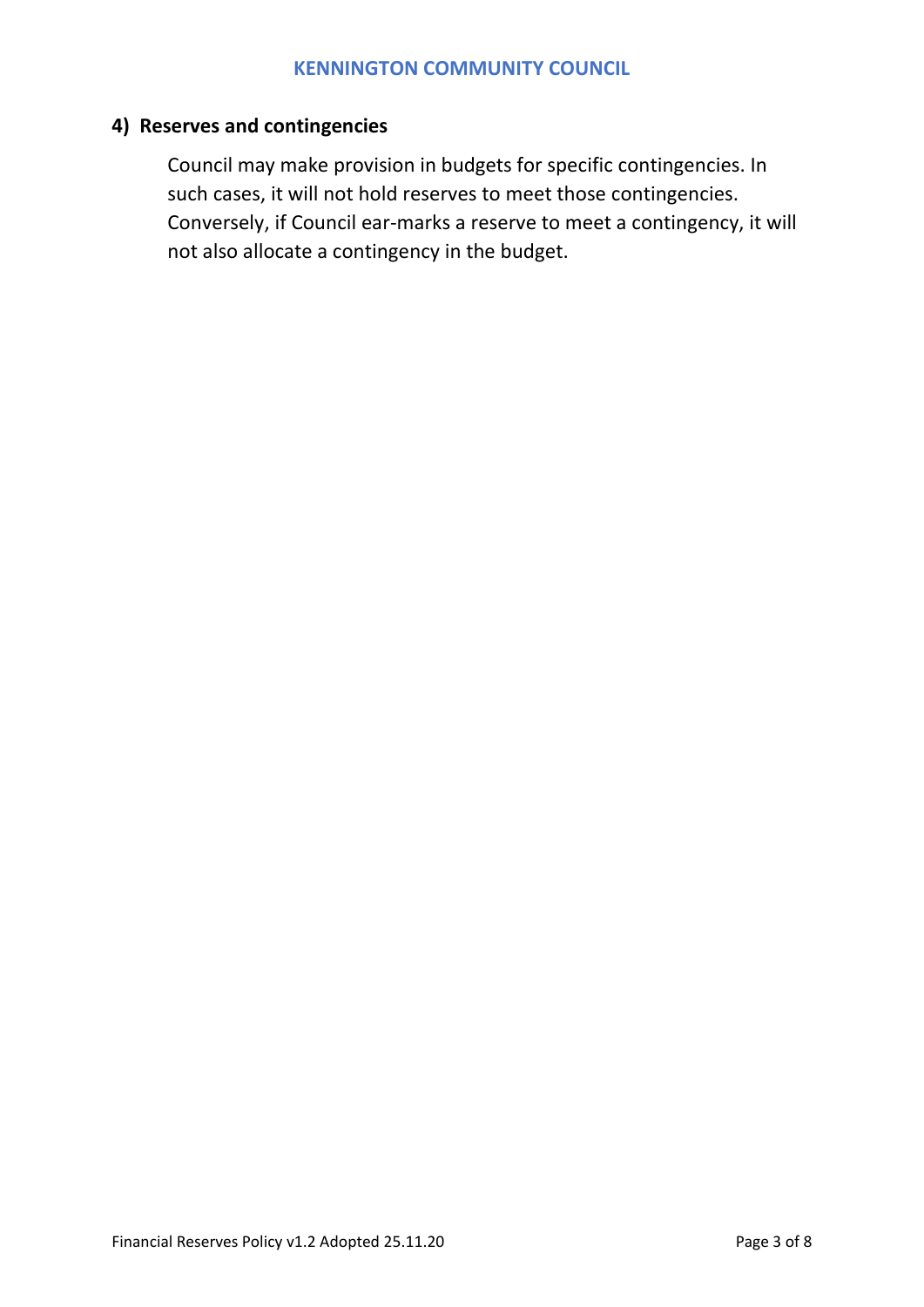# **PRINCIPLES UNDERPINNING THE KENNINGTON COMMUNITY COUNCIL RESERVES POLICY**

# **1) General Principles**

- a) The Department of Communities and Local Government, in their guidance "The Good Councillor's guide to finance and transparency" (2017) states that:
	- i) Local councils need to hold an amount in reserves to meet unexpected expenditure, otherwise they could run out of money before the end of the financial year. A council should typically hold between 3 and 12 months expenditure as a general reserve. If the general reserve is too low then it may not be enough to cover unexpected expenditure or emergencies, whilst if the general reserve is too high then local electors have paid a tax which is not being used for the benefit of the local community.
	- ii) Local councils have no legal powers to hold revenue reserves other than for reasonable working capital or for specifically earmarked purposes, therefore the year-end general reserve should not be significantly higher than the annual precept.
	- iii) The council may have 'earmarked reserves' for specific projects, where money is allocated for a specific purpose but may not be spent in that financial year. This may include reserves to purchase or renovate a building, develop a sports facility or community centre.
	- iv) Many councils also hold an 'election reserve', as all reasonable costs of holding local council elections can be fully recharged by the district or unitary council to the local council. In the case of contested elections for a council with several wards then these costs can be relatively high.
	- v) If the amount of reserves at the year-end are above a certain level in relation to the annual precept then the council must advise the external auditor of why this level of reserves is required.
- b) Kennington Community Council will adopt this guidance when considering financial reserves.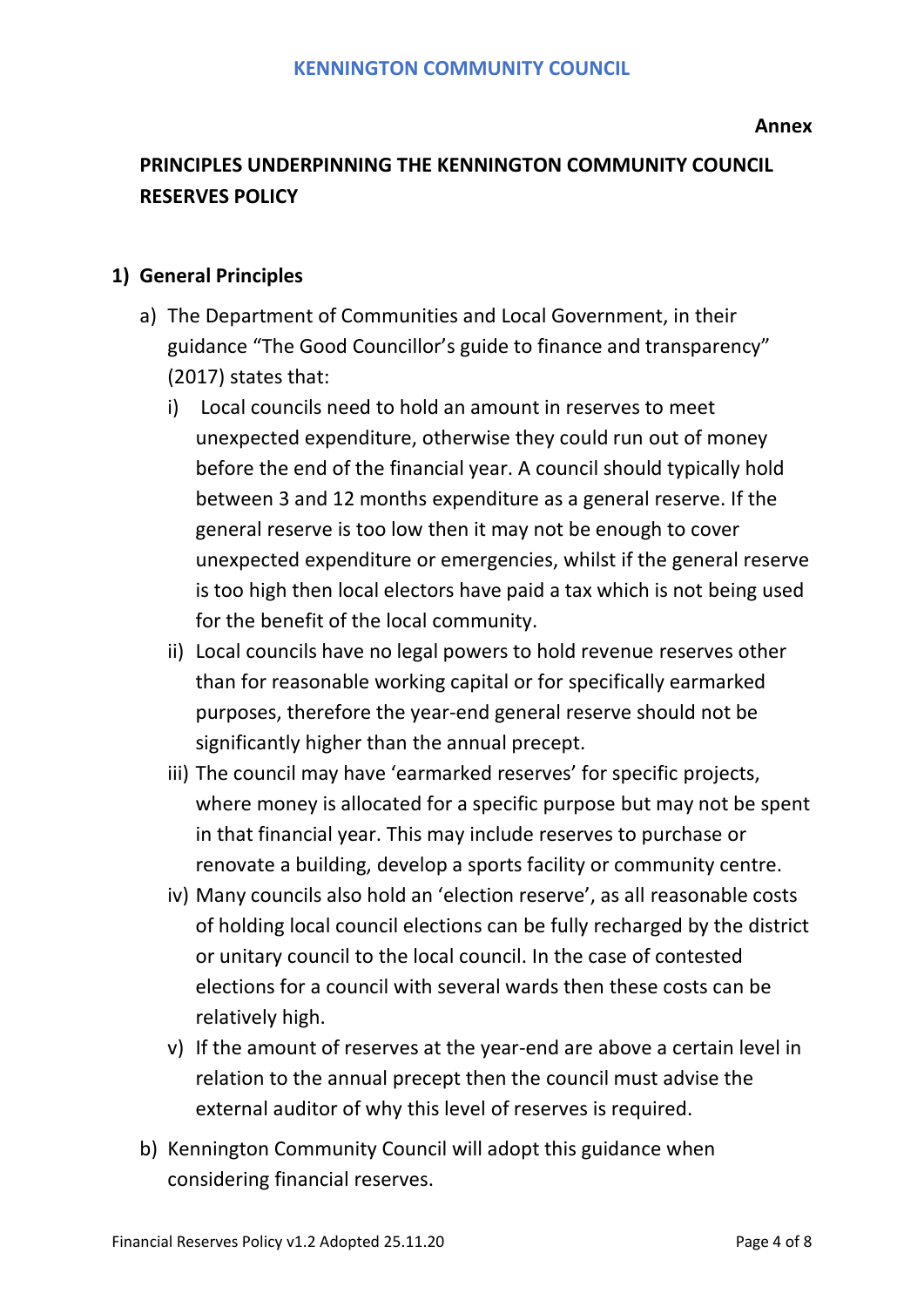## **2) Types of Reserves**

Reserves can be categorised as General or Earmarked/Ring-Fenced.

- a) General Reserves are funds which do not have any restrictions as to their use. These reserves can be used to smooth the impact of uneven cash flows, offset the budget requirement if necessary or can be held in case of unexpected events or emergencies.
- b) Earmarked/Ring-Fenced reserves can be established to meet known or predicted liabilities. Reasons may include:
	- i) Grants from other organisations for specific projects. These will often have specific conditions regarding use and timescale, and may be subject to surrender if they are not spent. Such grants may need to be subject to particularly strict rules and ring-fenced.
	- ii) Election reserves, to meet the potential costs of local elections to the Council.
	- iii) Renewals to enable services to plan and finance an effective programme of vehicle, equipment and infrastructure replacement and planned property maintenance. These reserves are a mechanism to smooth expenditure so that a sensible replacement programme can be achieved without the need to vary budgets.
	- iv) Insurance reserve to enable the Council to meet the excesses of claims not covered by insurance.

#### **3) General Reserves**

- a) The level of the General Reserves is a matter of judgement and judgements may change over time in the light of external circumstance and experience. The primary means of building a general reserve will be through an allocation from the annual budget. This will take into account any amounts needed to replenish reserves that have been consumed in the previous year.
- b) Setting the level of the General Reserve is one of several related decisions in the formulation of the medium term financial strategy and the annual budget. The Council must build and maintain sufficient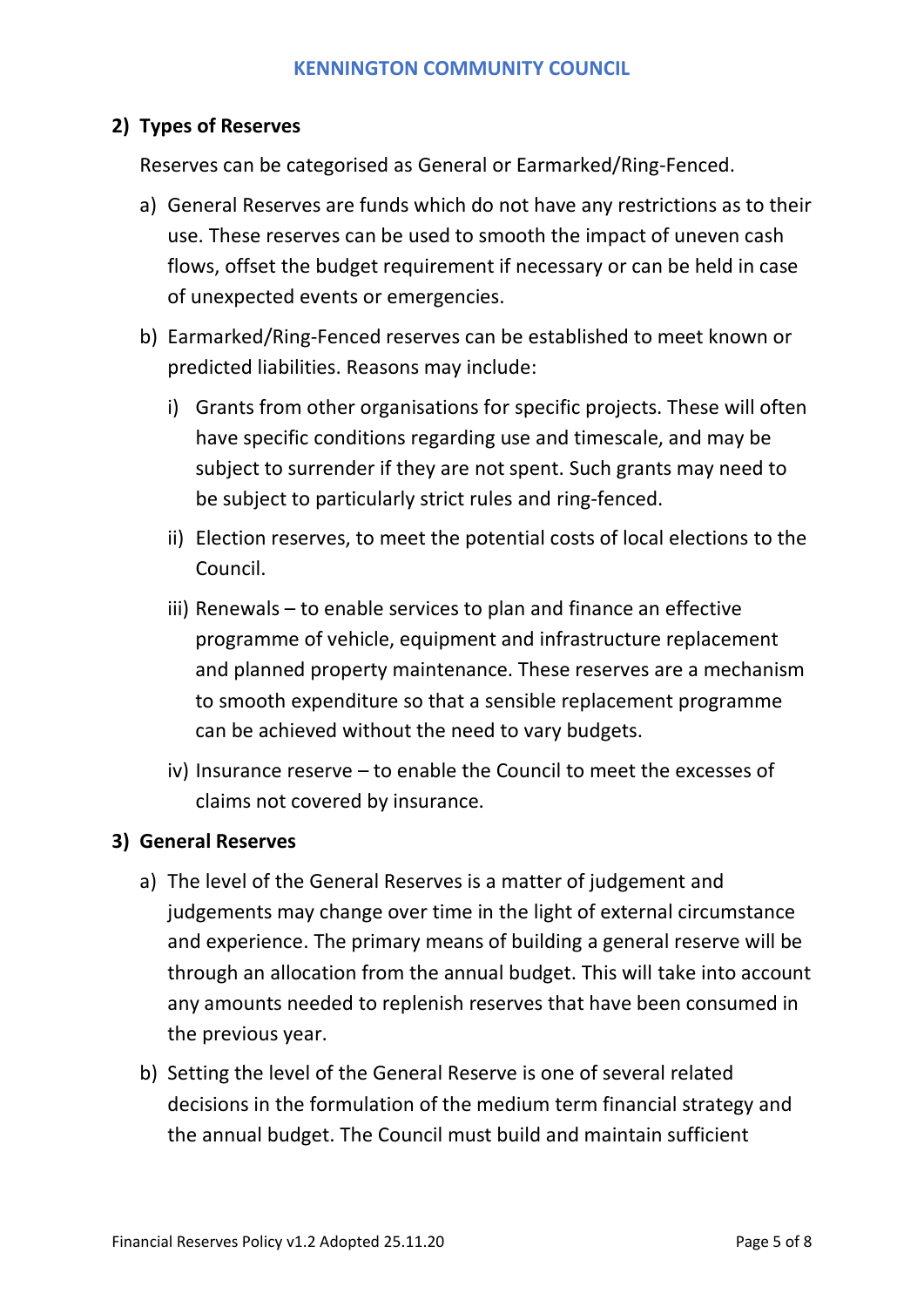working balances to cover the key risks it faces, as expressed in its financial risk assessment.

- c) Reserves should not be utilised to fund on-going expenditure. This would be unsustainable as, at some point, the reserves would be exhausted. To the extent that reserves are used to meet short term funding gaps, they must be replenished in the following year. If in extreme circumstances the General Reserve was exhausted due to major unforeseen spending pressures within a particular financial year, the Council might decide to draw down from its earmarked reserves to provide short term resources.
- d) Even at times when extreme pressure is put on the Council's finances, the Council must keep a minimum balance sufficient to pay three months' salaries to staff in the General Reserve at all times.

#### **4) Earmarked Reserves**

- a) Earmarked reserves will be established on an "as required" basis, in line with anticipated requirements.
- b) Any decision to set up a reserve must be made by the Council, taking into account the recommendations of the Finance and General Purposes Committee and the Responsible Financial Officer.
- c) Expenditure from reserves can only be authorised by the Council.
- d) Earmarked reserves that have been used to meet a specific liability do not need to be replenished, having served the purpose for which they were originally established.
- e) All Earmarked Reserves are recorded on a central schedule held by the Responsible Financial Officer which lists the date established, the source of funds if from an external organisation, and the purpose for which they are held.
- f) Reviewing the Council's Financial Risk Assessment is part of the budgeting and year end accounting procedures and identifies planned and unplanned expenditure items and thereby indicates an appropriate level of Reserves.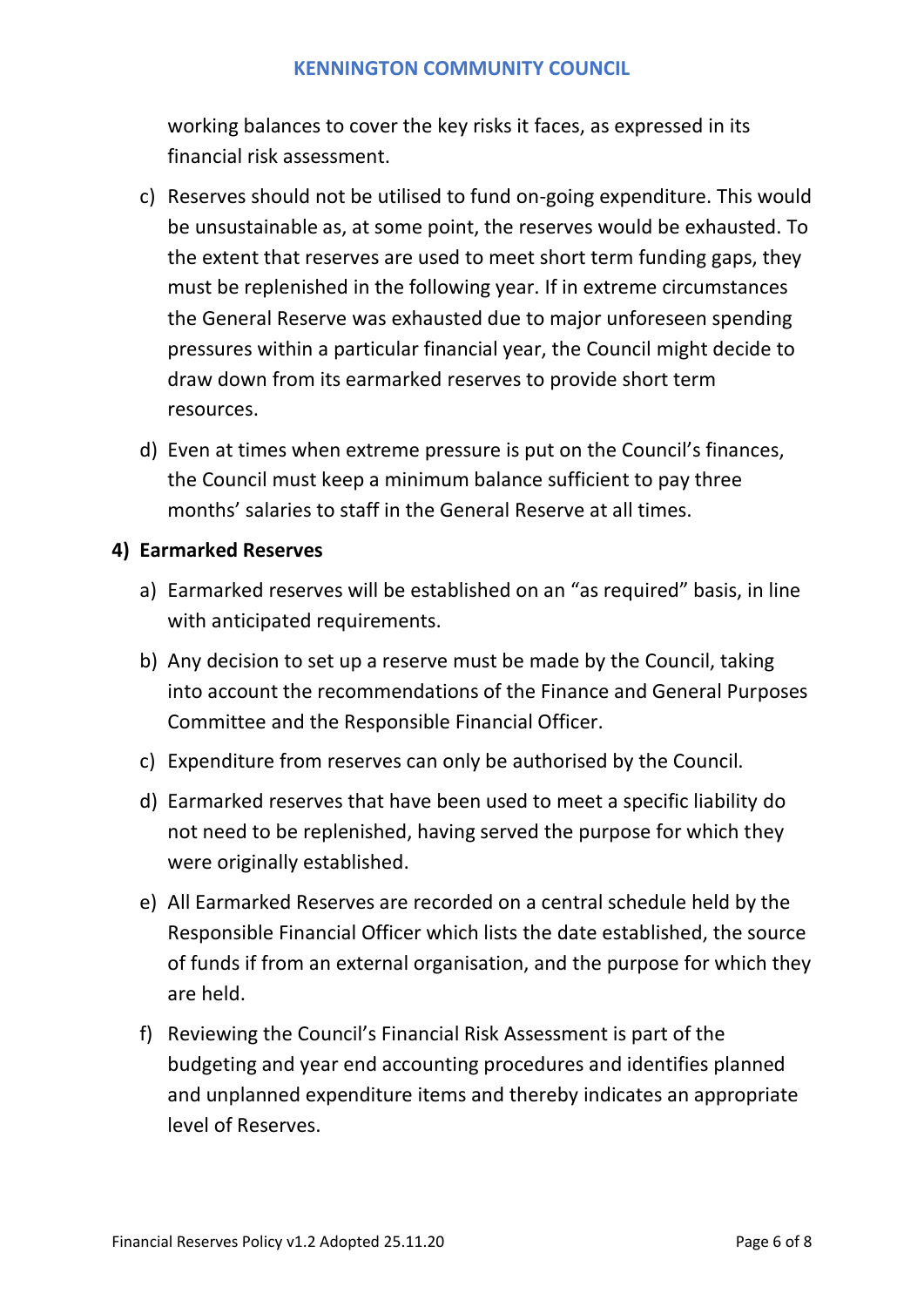### **5) Investment of funds held as reserves**

a) When considering opportunities to invest funds held as reserves the Council will at all times take account of relevant legislation and Government guidance including the Ministry of Housing, Communities & Local Government "Capital finance: guidance on local government investments" ( edition applicable from 1 April 2018).

## **6) Opportunity cost of holding reserves**

- a) In addition to allowing the Council to manage unforeseen financial pressures and plan for known or predicted liabilities, there can be a benefit to holding reserves in terms of the interest earned on funds which are not utilised. This investment income is fed into the budget strategy.
- b) However, there is an "opportunity cost" of holding funds in reserves, in that these funds cannot then be spent on anything else. Given the opportunity costs of holding reserves, it is critical that reserves continue to be reviewed each year as part of the budget process.

| Version    | Date       | Comments                                                                                                                       |
|------------|------------|--------------------------------------------------------------------------------------------------------------------------------|
| 0.2        |            | <b>Created Chris Morley</b>                                                                                                    |
| 0.3        | 10.08.2019 | Created Alan Cooper.<br>Entirely new body text;<br>previous version taken into<br>Annex with some                              |
|            |            | amendments                                                                                                                     |
| $0.3$ corr | 11.08.2019 | Created Alan Cooper.<br>Footer numbering<br>corrected and version<br>control table added                                       |
| 0.4        | 13.08.2019 | Created Alan Cooper.<br>Editorial amendments to<br>sub paras i), ii) and iii) of<br>para 3 a) on suggestion of<br>Chris Morley |
| 1.0        | 9.10.2019  | Approved by Council                                                                                                            |

Revision History